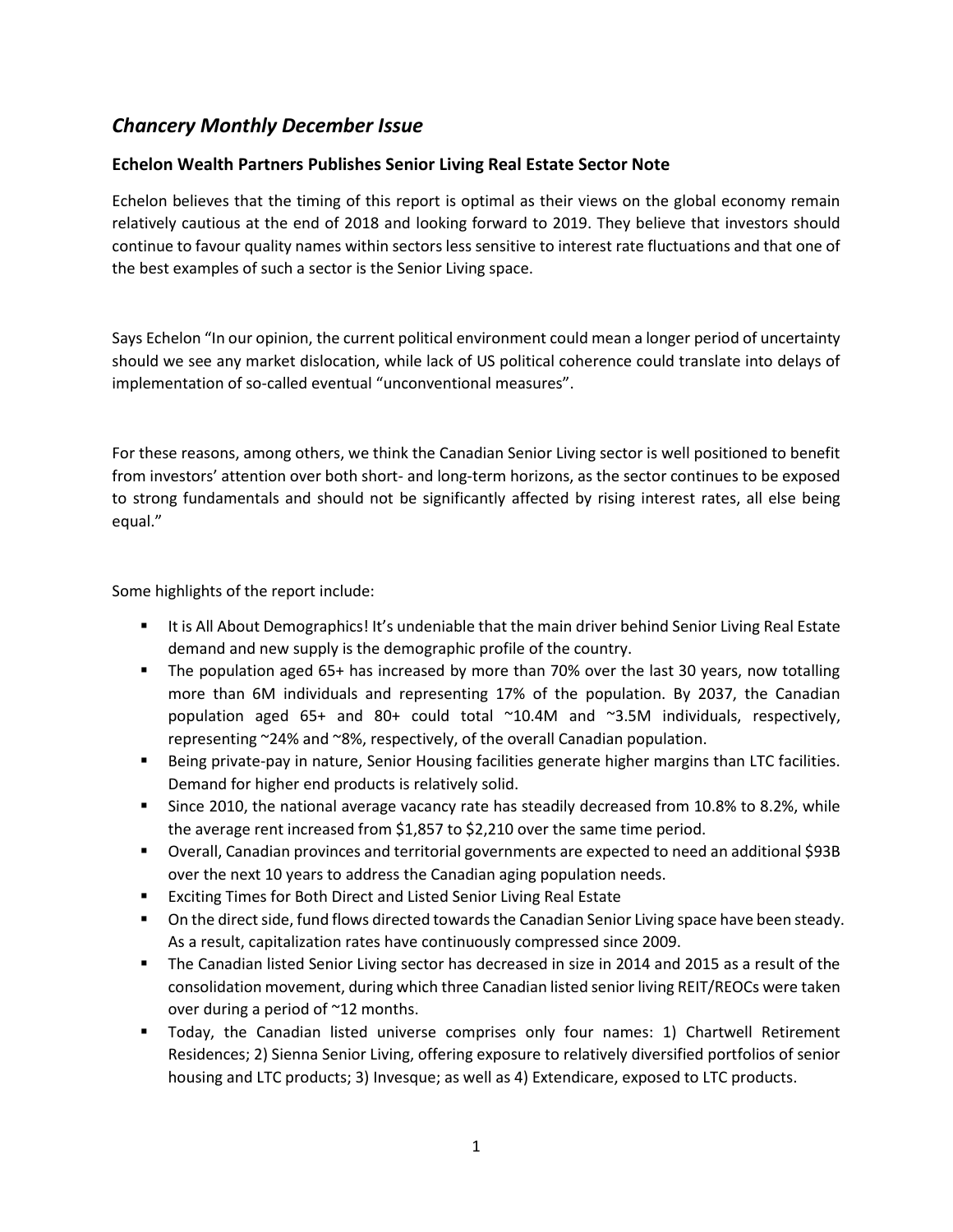## **Surprise Behavioral Hospital...On Time and On Budget!**

Chancery is partnered with long time Suske Capital partner, Avenir Senior Living, in the development of this 32-bed geriatric behavioral hospital in Surprise, Arizona.

The Surprise Behavioral Hospital will benefit from its proximity to Surprise Memory Care, which is located on the adjacent land. The Surprise Memory Care community will provide referrals to the hospital, and the hospital will allow for higher level of care for the existing residents of Surprise Memory Care.

Avenir's President, Les Craik, reports that the hospital is going to be completed "on time and on budget."

Avenir filed for the Certificate of Occupancy this week, and they expect to receive their license at the beginning of February. It is expected that first residents will move in in February.

Below are some pictures showing the great progress being made on the building construction.